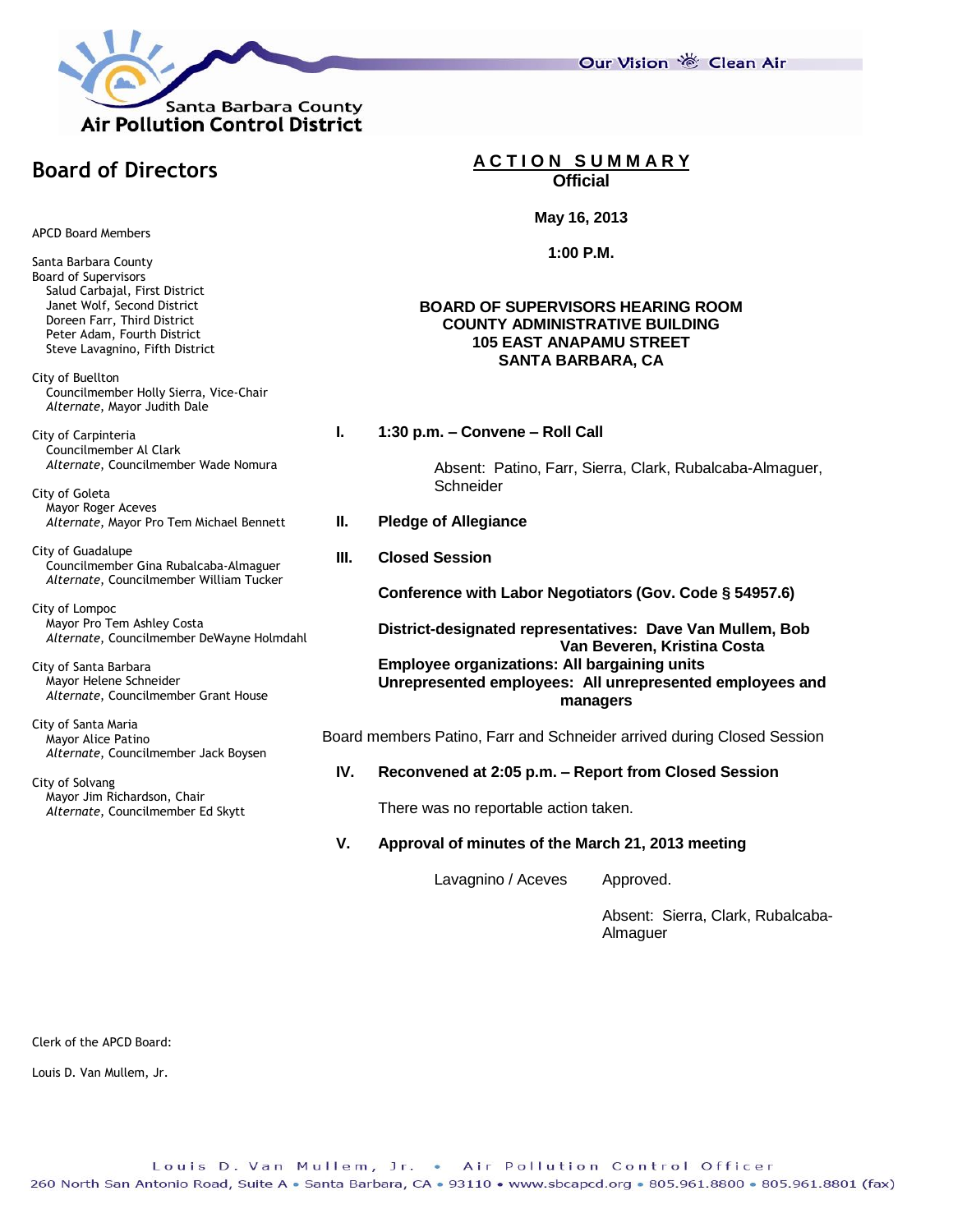#### **ADMINISTRATIVE**

**Approved by vote on one motion. These items read only on request of Board members.**

**A-1) Receive and file the minutes from the February 13, 2013 meeting of the APCD Community Advisory Council.**

Carbajal / Lavagnino Received and filed.

Absent: Sierra, Clark, Rubalcaba-Almaguer

**A-2) Receive and file the brief summary of the emission-reduction grant agreements approved by the Air Pollution Control Officer for the period of March 8, 2013 through May 2, 2013 in accordance with Board Resolution Number 02-16.**

Carbajal / Lavagnino Received and filed.

Absent: Sierra, Clark, Rubalcaba-Almaguer

**A-3) Receive and file the summary of notices of violation issued and penalty revenue received during the months of March and April 2013.**

Carbajal / Lavagnino Received and filed.

Absent: Sierra, Clark, Rubalcaba-Almaguer

- **A-4) Receive and file the Fiscal Year 2011-12 Financial Audit which includes:**
	- **a) Fiscal Year 2011-12 APCD** *Comprehensive Annual Financial Report* **(CAFR), also containing the** *Financial Audit Report***;**
	- **b) The** *Independent Certified Public Accountants Report on Internal Control over Financial Reporting and on Compliance and Other Matters***; and**
	- **c) The Independent Auditors'** *Report to the Board of Directors and Management***.**

Carbaial / Lavagnino a through c) Received and filed.

Absent: Sierra, Clark, Rubalcaba-Almaguer

**A-5) Adopt amendments to the Santa Barbara County Air Pollution Control District Conflict of Interest Code that reflect revised job classifications created by the District since the last code amendment in 2010.**

Carbajal / Lavagnino Adopted APCD Resolution No. 13-05; Conflict of Interest Code updated.

Absent: Sierra, Clark, Rubalcaba-Almaguer

# **PUBLIC COMMENT PERIOD**

**Persons desiring to address the APCD Board must complete and deliver to the Clerk the Request to Speak form which is available at the Hearing Room entrance prior to the commencement of this comment period.** 

 Dave Van Mullem, APCO, recognized the support received from a range of organizations for the Marine Vessel Speed Reduction Initiative.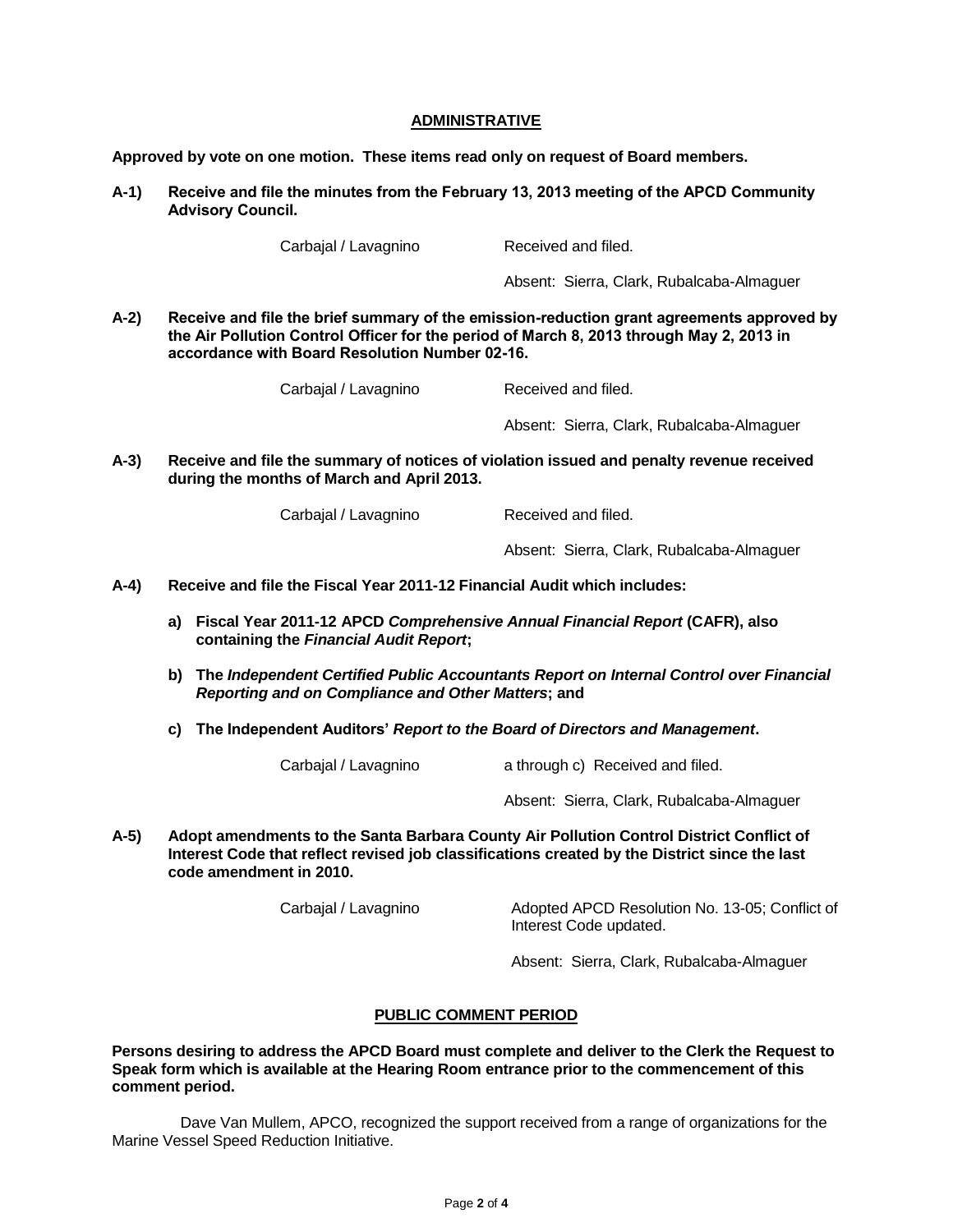# **DISCUSSION**

**1) Adopt and present a Resolution of Appreciation to Janice Robinson upon the occasion of her retirement.**

Adopted APCD Resolution No. 13-04.

Absent: Sierra, Clark, Rubalcaba-Almaguer

- **2) Consider recommendations regarding the District Offsets Workgroup as follows:**
	- **a) Receive report regarding the District Offsets Workgroup;**
	- **b) Direct staff to further analyze two Workgroup recommended options; Community Bank and Clean Technology Fund; and**
	- **c) Direct staff to return with final recommendations for next steps, including potential rulemaking.**

A motion was made to table items 2-b and 2-c to a later meeting.

Wolf / Farr Motion Denied 4:6:0 Ayes: Carbajal, Wolf, Farr, Schneider Noes: Patino, Adam, Lavagnino, Aceves, Costa, Richardson

Absent: Sierra, Clark, Rubalcaba-Almaguer

After hearing item No. 2, a motion was made to approve as written.

Lavagnino / Adam (a) Received;

b) Directed staff to further analyze two Workgroup recommended options; and

c) Directed staff to return with final recommendations for next steps, including potential rulemaking.

Ayes: Patino, Adam, Lavagnino, Aceves, Costa, Richardson

Noes: Carbajal, Wolf, Farr, Schneider

Absent: Sierra, Clark, Rubalcaba-Almaguer

# **3) Receive report on overview of the District's permitting program.**

Received report.

Absent: Sierra, Clark, Rubalcaba-Almaguer